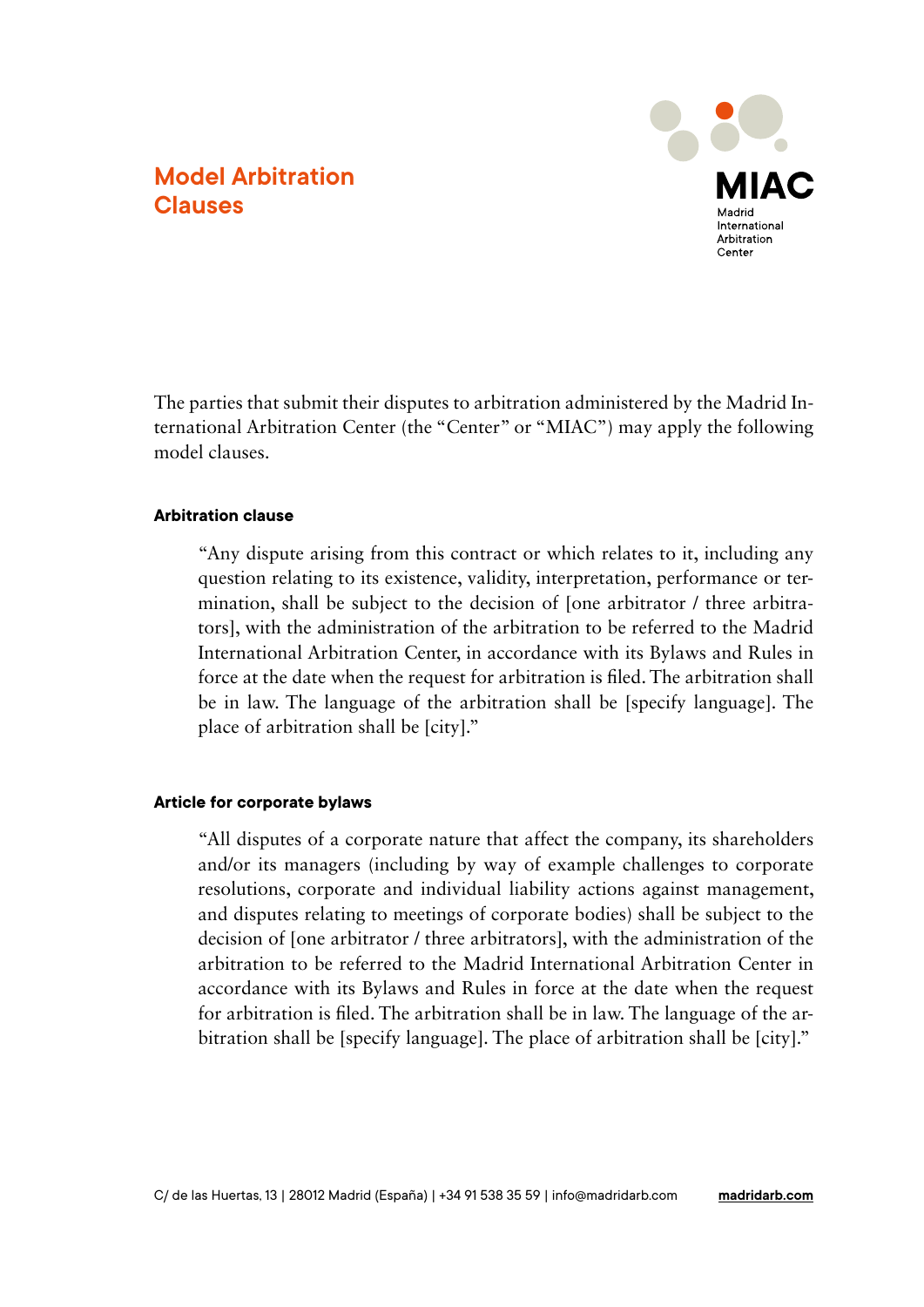

### **Emergency arbitrator**

Under the Rules, any party to the arbitration proceedings may apply for appointment of an emergency arbitrator. If the parties wish to exclude the application of emergency arbitrator provisions, they may expressly state as follows:

"The provisions on emergency arbitrators shall not apply."

### **Expedited proceedings**

The Rules provide for expedited proceedings where the quantum of the dispute is equal to or less than EUR 1,000,000. If the parties wish to exclude the application of the provisions on expedited proceedings, they may expressly state as follows:

"The provisions on expedited proceedings shall not apply."

## **Challenge of awards**

Under the Rules, the parties can agree that any party is entitled to challenge the award. If the parties wish to provide for this possibility, they may expressly state it as follows:

"The parties expressly agree that either party may challenge the final award before the Center in accordance with the Rules."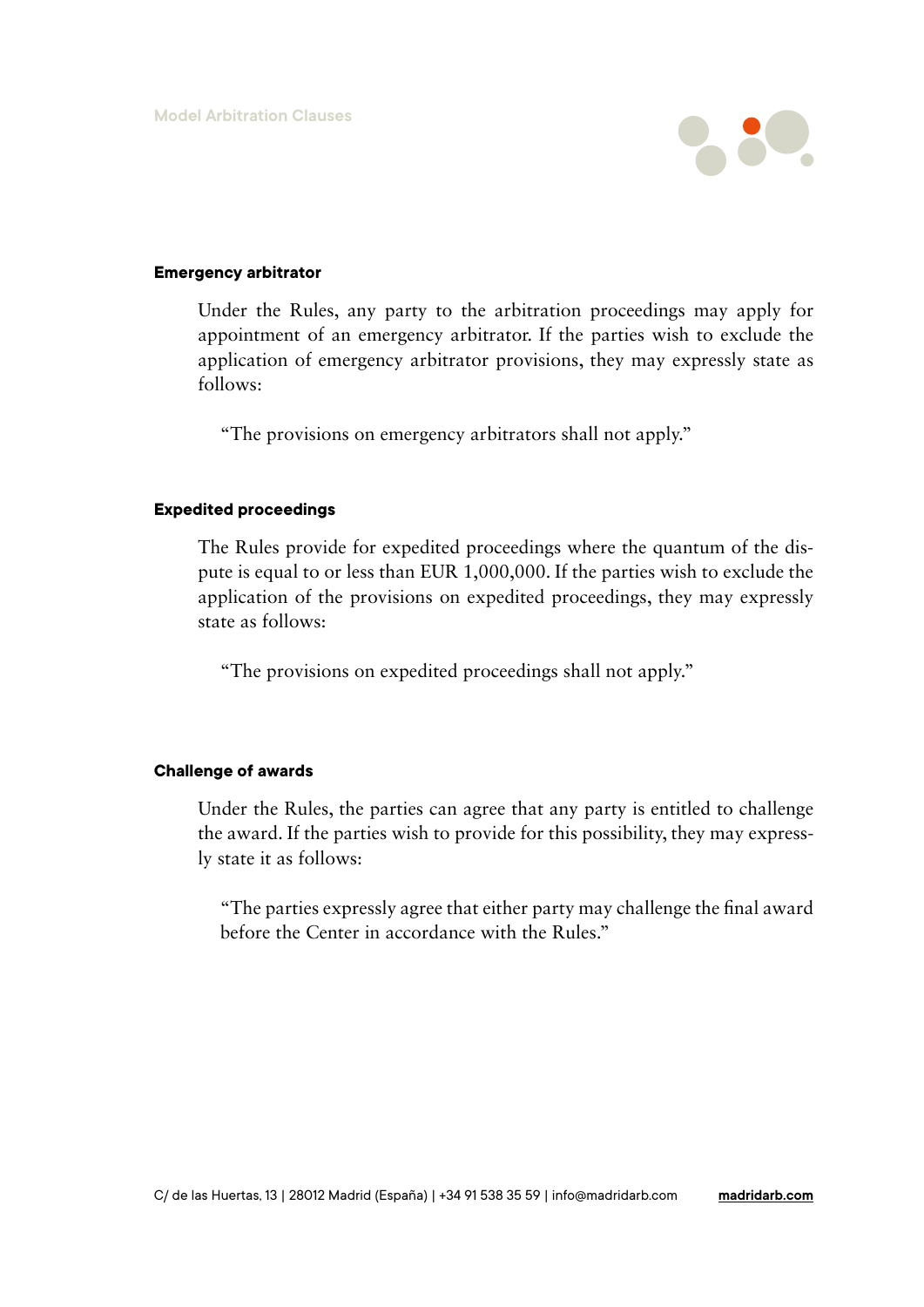

# **Model Mediation Clause**

## **Mediation clause**

"In the event of any dispute arising out of or in connection with the present contract, including any question relating to its existence, validity, interpretation, performance or termination, the parties agree to refer the dispute to the Mediation Service of the Madrid International Arbitration Center ("MIAC" or "Center"), in accordance with its Bylaws and Rules in force at the date when the request for mediation is filed. The mediation shall be conducted by [number of mediators]. The seat of the mediation shall be [specify city] and the language shall be [specify language]."